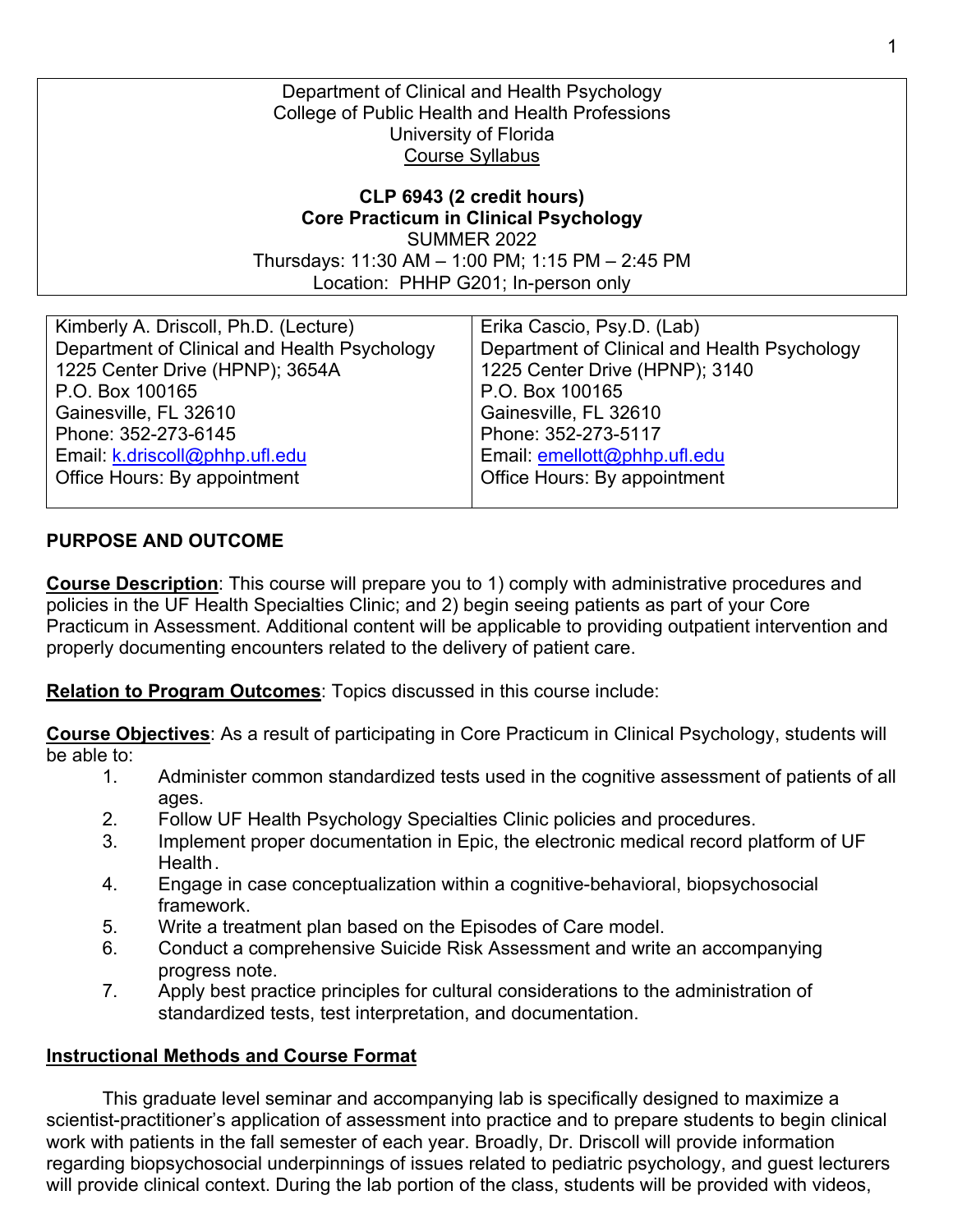readings, and live instruction that will assist in teaching administration of cognitive tests across domains of ability. Each week will focus on a particular domain, where students will learn ~3 measures; the following week, each student will be randomly assigned a measure to "test out" on. While not required to demonstrate proficiency on ALL measures, students should be prepared to show proficiency on ANY of the tests within that domain. Class participation and dialogue based upon the integration of readings, videos, test instruction and videos, and lectures will be the major means of learning.

Students should be prepared to *ask relevant questions* based on all content taught in both the seminar and lab and through content that is learned independently (e.g., viewing the suicide lectures in preparation for being taught how to properly write a suicide risk assessment progress note). The goal of this course is to provide students the information & knowledge needed to be competent to begin seeing patients.

*Class will meet every Thursday from 11:30 AM - 1:00 PM (Lab) and 1:15 PM - 2:45 PM (Lecture)*. Each class will consist of lectures, discussions of key articles, and/or student presentations.

# **Reading Materials**

Drs. Driscoll and Cascio reserve the right to add readings as needed.

# **Required Texts/Articles for this Course**

- 1. American Psychiatric Association (2022). Diagnostic and Statistical Manual for Mental Disorders, 5<sup>th</sup> Edition – Text Revision. American Psychiatric Association Publishing.
- 2. Ellis, S. (2022). Five Minutes A Day to an Upgraded Therapy Practice: Transtheoretical Tips to Help You Make the Most of Each Session. Routledge
- 3. Jongsma, A.E., Peterson, L.M., McInnis, W.P. Bruce, T.J. (2014). The Adolescent Psychotherapy Treatment Planner  $-5<sup>th</sup>$  Edition. Wiley. Jongsma, A.E., Peterson, L.M., McInnis, W.P. Bruce, T.J. (2014). The Child Psychotherapy Treatment Planner  $-5<sup>th</sup>$  Edition. Wiley.
- 4. Jongsma, A.E., Peterson, L.M., Bruce, T.J. (2021). The Complete Adult Psychotherapy Treatment Planner –  $6<sup>th</sup>$  Edition. Wiley.
- 5. Persons, J.B. (1989). Cognitive Therapy in Practice: A Case Formulation Approach. New York, NY: W.W. Norton & Company.
- 6. Peer-reviewed articles. Articles for this course will be provided as the course progresses on E-Learning. Articles will be made available by end of day on the Thursday before the next class session. Articles will integrate biopsychosocial underpinnings of issues related to pediatric psychology and medical comorbidities. They are selected in "real-time" to maximize the likelihood that the most updated literature on the topic will be captured.

# **Highly Recommended for Students in the Clinical Child/Pediatric Psychology Area**

- 1. Sattler, J.M. (2014). Foundations of Behavioral, Social, and Clinical Assessment of Children 7<sup>th</sup> Edition. La Mesa, CA: Jerome M. Sattler.
- 2. Sattler, J.M. (2020). Assessment of Children: Cognitive Foundations and Applications Revised 6<sup>th</sup> Edition. La Mesa, CA: Jerome M. Sattler.

# **Helpful Websites for Case Conceptualization**

- 1. http://www.biomedcentral.com/1741-7015/10/111
- 2. https://onlinelibrary.wiley.com/doi/10.1002/9781444300895.ch4
- 3. https://www.psychdb.com/\_media/teaching/selzer\_r\_2014\_formulation\_for\_beginners.pdf
- 4. https://accessmedicine.mhmedical.com/content.aspx?sectionid=39717883&bookid=336
- 5. https://www.psychdb.com/teaching/biopsychosocial-case-formulation#diagnosis-versus-formulation

# **Course Website**: All course content will be included on Microsoft Teams.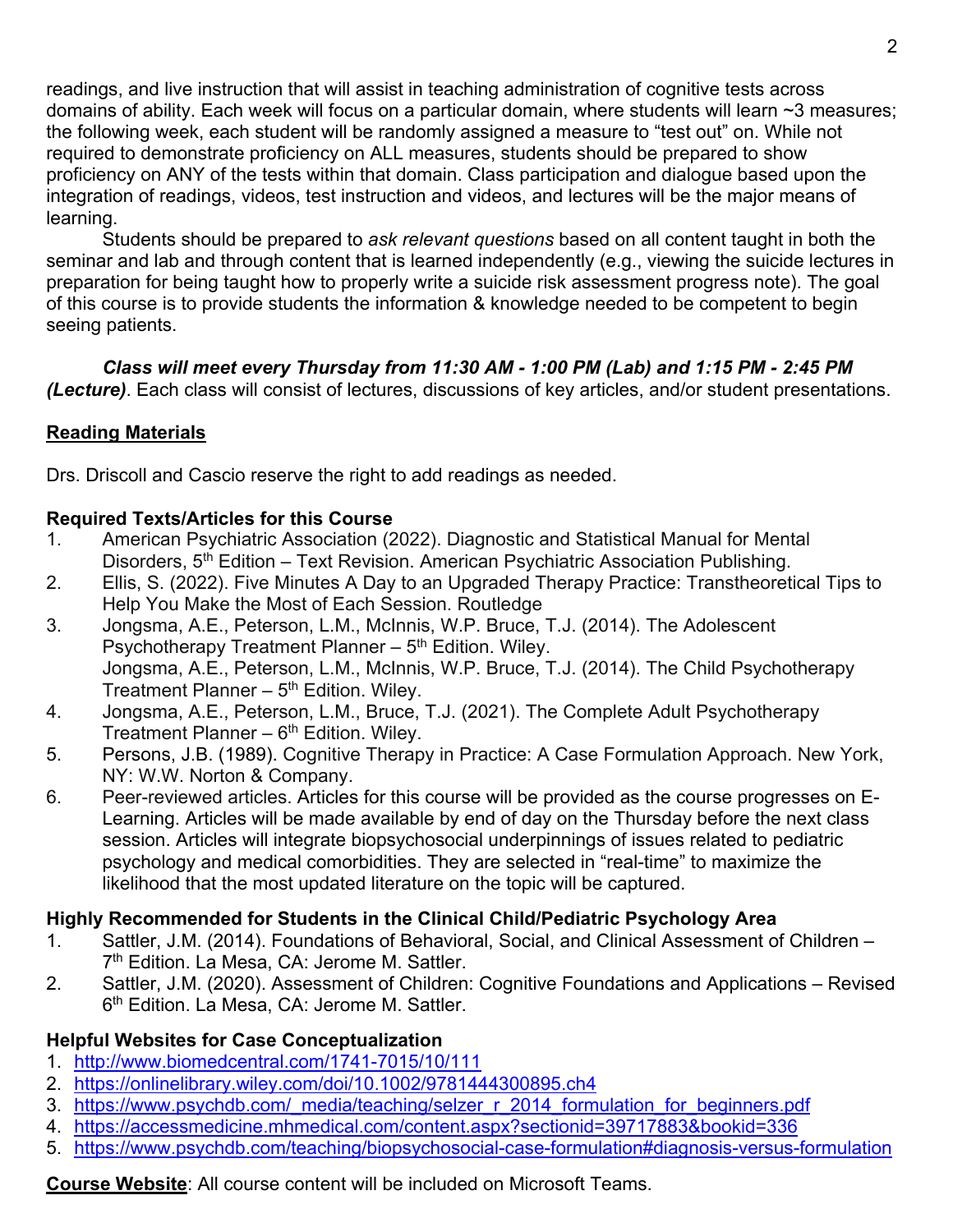**Inclusive Learning Environment**: "We embrace The University of Florida's Non-Discrimination Policy, which reads, "The University shall actively promote equal opportunity policies and practices conforming to laws against discrimination. The University is committed to non-discrimination with respect to race, creed, color, religion, age, disability, sex, sexual orientation, gender identity and expression, marital status, national origin, political opinion or affiliations, genetic information and veteran status as protected under the Vietnam Era Veterans' Readjustment Assistance Act." We are committed to fostering an open and inclusive classroom and laboratory environment in our College, where every student, guest instructor and contributor feels valued. If you have questions or concerns about your rights and responsibilities for inclusive learning environment, please see your instructor or refer to the Office on Multicultural & Diversity Affairs Website: http://www.multicultural.ufl.edu/"

**Diversity Statement**: You will be treated with respect, and we welcome individuals of all ages, backgrounds, beliefs, ethnicities, genders, gender identities, gender expressions, national origins, religious affiliations, sexual orientations, ability – and other visible and nonvisible differences. All members of this class are expected to contribute to a respectful, welcoming and inclusive environment for every other member of the class. As such, we expect professionalism; we will not tolerate disrespectful verbal and non-verbal language. We hope that everyone will give each other the benefit of the doubt as cultural humility is "a lifelong process of self-reflection and self-critique whereby the individual not only learns about another's culture, but one starts with an examination of her/his beliefs and cultural identities (NIH)."

## **Academic Requirements and Grading**

## **Table of Assignments and Exams**

|                                     |                                                                 | . VIII |
|-------------------------------------|-----------------------------------------------------------------|--------|
| <b>Assignment</b>                   | <b>Description/Student Responsibility</b>                       | ts     |
| Case Conceptualization              |                                                                 | 100    |
| <b>Suicide Risk Assessment Note</b> |                                                                 | 100    |
| <b>Standardized Test Check-outs</b> | N=7 check-outs; Demonstrate >85% Accuracy on Standardized Tests | 70     |
| Midterm                             |                                                                 | 100    |
| Final Exam                          |                                                                 | 100    |
|                                     | <b>TOTAL POINTS</b>                                             | 470    |

#### **Per the UF website:**

| Percentage<br>or points<br>earned in | $93% -$ | $90% -$ | 87%- | $83% -$ | 80%-   77%- |     | 73%- | 70%- | 67%- | $63% -$ | $60\%$ - | <b>Below</b> |
|--------------------------------------|---------|---------|------|---------|-------------|-----|------|------|------|---------|----------|--------------|
| class                                | 100%    | 92%     | 89%  | 86%     | 82%         | 79% | 76%  | 72%  | 69%  | 66%     | 62%      | 60%          |
| <b>Letter</b>                        | A       | A-      | B+   | B       | B-          | C+  | С    | $C-$ | D+   | D       | D-       |              |
| Grade                                |         |         |      |         |             |     |      |      |      |         |          |              |
| equivalent                           |         |         |      |         |             |     |      |      |      |         |          |              |

| Letter<br>Grade        | А   | А-   | B+   | в             | В-   | C+   | $\sim$<br>v | $C -$ | D+  | D | D-   | Е   | <b>WF</b> |               | <b>NG</b> | $S-U$   |
|------------------------|-----|------|------|---------------|------|------|-------------|-------|-----|---|------|-----|-----------|---------------|-----------|---------|
| Grade<br><b>Points</b> | 4.0 | 3.67 | 3.33 | $\sim$<br>J.U | 2.67 | 2.33 | 2.0         | .67   | .33 |   | 0.67 | 0.0 | 0.0       | $\sim$ $\sim$ | 0.0       | $0.0\,$ |

For greater detail on the meaning of letter grades and university policies related to them, see the Registrar's Grade Policy regulations.

Please be aware that a C- is not an acceptable grade for graduate students. The GPA for graduate students must be 3.0 based on 5000 level courses and above to graduate. A grade of C counts toward a graduate degree only if based on credits in courses numbered 5000 or higher that have been earned

**Poin**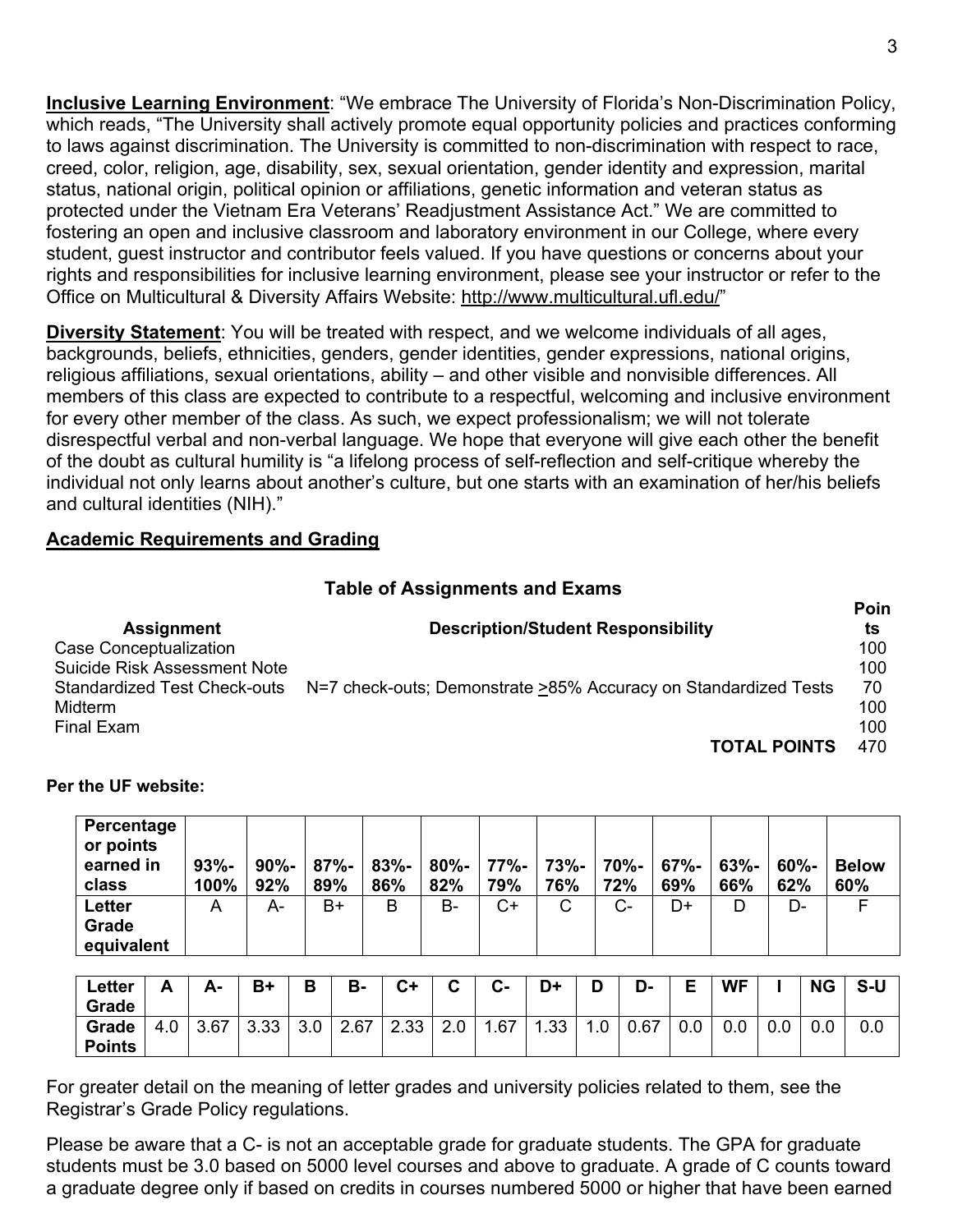with a B+ or higher.

**Incomplete grades**: An incomplete grade may be assigned at the discretion of the instructor as an interim grade for a course in which the student has 1) completed a major portion of the course with a passing grade, 2) been unable to complete course requirements prior to the end of the term because of extenuating circumstances, and 3) obtained agreement from the instructor and arranged for resolution (contract) of the incomplete grade. Instructors assign incomplete grades following consultation with Department Chairs.

**Office Hours and Appointments**: Office hours are by appointment on an as-needed basis.

**Course Evaluations**: Students are expected to provide professional and respectful feedback on the quality of instruction in this course by completing course evaluations online via GatorEvals. Guidance on how to give feedback in a professional and respectful manner is available at https://gatorevals.aa.ufl.edu/students/. Students will be notified when the evaluation period opens, and can complete evaluations through the email they receive from GatorEvals, in their Canvas course menu under GatorEvals, or via https://ufl.bluera.com/ufl/. Summaries of course evaluation results are available to students at https://gatorevals.aa.ufl.edu/public-results/.

**Academic Integrity:** Students are expected to act in accordance with the University of Florida policy on academic integrity. As a student at the University of Florida, you have committed yourself to uphold the Honor Code, which includes the following pledge: "We, the members of the University of Florida community, pledge to hold ourselves and our peers to the highest standards of honesty and integrity."

You are expected to exhibit behavior consistent with this commitment to the UF academic community, and on all work submitted for credit at the University of Florida, the following pledge is either required or implied: "On my honor, I have neither given nor received unauthorized aid in doing this assignment."

It is your individual responsibility to know and comply with all university policies and procedures regarding academic integrity and the Student Honor Code. Violations of the Honor Code at the University of Florida will not be tolerated. Violations will be reported to the Dean of Students Office for consideration of disciplinary action. For additional information regarding Academic Integrity, please see Student Conduct and Honor Code or the Graduate Student Website for additional details: https://www.dso.ufl.edu/sccr/process/student-conduct-honor-code/

http://gradschool.ufl.edu/students/introduction.html. Please remember cheating, lying, or plagiarism, misrepresentation - in any form - is unacceptable and inexcusable behavior.

**Class Attendance:** It is the expectation of the faculty in Clinical and Health Psychology that **all** students attend **all** classes. If is my full expectation that you will attend every class on the syllabus and that you should plan your vacations around class. Students are expected to be present for all classes, since much material will be covered only once in class. Attendance will be taken during each class.

As a matter of mutual courtesy, please let Dr. Driscoll know when you are going to be late, when you are going to miss class, or if you need to leave early. Please try to do any of these as little as possible. **Missing class to see a patient is not permitted.** Students who have extraordinary circumstances preventing attendance or who must leave early, should explain these circumstances to Dr. Driscoll prior to the scheduled class, or as soon as possible thereafter. Dr. Driscoll will then try to accommodate reasonable requests.

**Make-up Exams or Other Work**: There will be no extra credit opportunities in this course. The *General policy on missed work* - It is expected that no students will miss any assignments. We will use a model consistent with deadlines related to submitting clinical billing and NIH/NSF/Foundation funding submissions: **No late submissions will be accepted.** If an assignment is submitted late or an exam cannot be taken at the specified time, a grade of 0 will be assigned. Exceptions will be made only under extreme circumstances and supporting documentation will be required (e.g., note from a physician).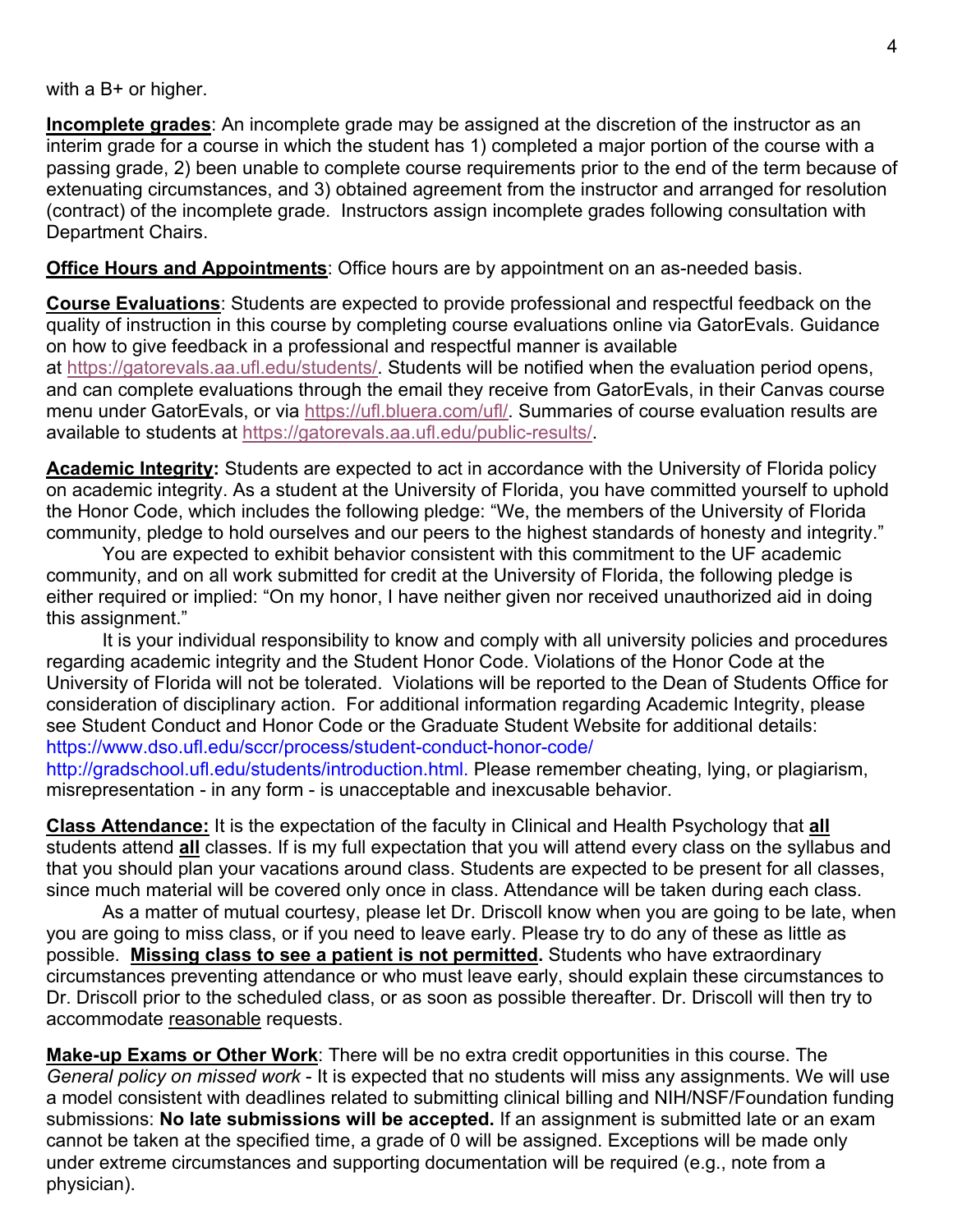5

#### **Professionalism and COVID**

As students pursuing a path in the health professions or public health, it is crucial to demonstrate professional behaviors that reflect integrity and commitment to the health of patients, fellow health professionals, and to populations we serve. To accomplish this, a strong responsibility for the well-being of others must be evident in our decisions, along with accountability for our actions. Professionalism in the health disciplines requires adherence to high standards of conduct that begin long before graduation. This is particularly true during times of health emergencies such as the COVID pandemic, given our professional habits can have a direct impact upon the health of persons entrusted to us.

If you are not vaccinated, get vaccinated. Vaccines are readily available at no cost and have been demonstrated to be safe and effective against the COVID-19 virus. Visit this link for details on where to get your shot, including options that do not require an appointment:

https://coronavirus.ufhealth.org/vaccinations/vaccine-availability/. Students who receive the first dose of the vaccine somewhere off-campus and/or outside of Gainesville can still receive their second dose on campus.

In response to COVID-19, the following professional practices are in place to maintain your learning environment, to enhance the safety of our in-classroom interactions, and to protect the health and safety of ourselves, our patients, our neighbors, and our loved ones.

- You are encouraged to wear approved face coverings at all times while in Health Science Center classrooms and within Health Science Center buildings even if you are vaccinated.
- If you are sick, stay home and self-quarantine. Please visit the UF Health Screen, Test & Protect website about next steps, retake the questionnaire and schedule your test for no sooner than 24 hours after your symptoms began. Please call your primary care provider if you are ill and need immediate care or the UF Student Health Care Center at 352-392-1161 (or email covid@shcc.ufl.edu) to be evaluated for testing and to receive further instructions about returning to campus. UF Health Screen, Test & Protect offers guidance when you are sick, have been exposed to someone who has tested positive or have tested positive yourself. Visit the UF Health Screen, Test & Protect website for more information.
- Continue to follow healthy habits, including best practices like frequent hand washing.
- Avoid crowded places (including gatherings/parties with more than 10 people)

Sanitizing supplies are available in the classroom if you wish to wipe down your desks prior to sitting down and at the end of the class. Hand sanitizing stations will be located in every classroom.

Course materials will be provided to you with an excused absence, and you will be given a reasonable amount of time to make up work. If you are withheld from campus by the Department of Health through Screen, Test & Protect you are not permitted to use any on campus facilities. Students attempting to attend campus activities when withheld from campus will be referred to the Dean of Students Office.

Continue to regularly visit coronavirus.UFHealth.org and coronavirus.ufl.edu for up-to-date information about COVID-19 and vaccination.

### **COVID-19 Symptoms**: See https://www.cdc.gov/coronavirus/2019-ncov/symptoms-

testing/symptoms.html for information about COVID-19 symptoms, which may include fever, cough, shortness of breath or difficulty breathing, fatigue, chills, muscle or body aches, headache, sore throat, congestion or runny nose, nausea or vomiting, diarrhea, and loss of taste or smell.

**Recording Within the Course:** Students are allowed to record video or audio of class lectures. However, the purposes for which these recordings may be used are strictly controlled. The only allowable purposes are (1) for personal educational use, (2) in connection with a complaint to the university, or (3) as evidence in, or in preparation for, a criminal or civil proceeding. All other purposes are prohibited. Specifically, students may not publish recorded lectures without the written consent of the instructor.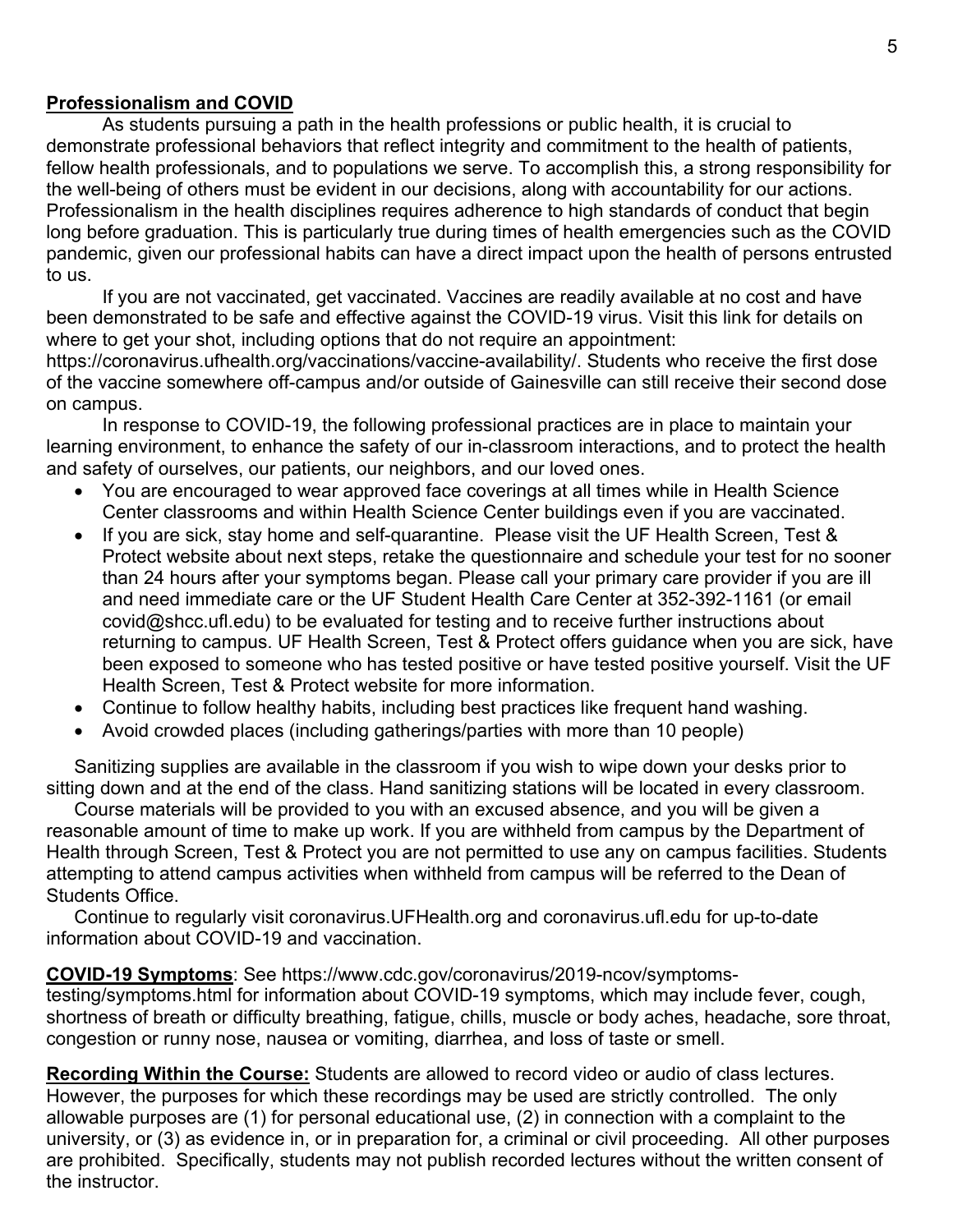A "class lecture" is an educational presentation intended to inform or teach enrolled students about a particular subject, including any instructor-led discussions that form part of the presentation, and delivered by any instructor hired or appointed by the University, or by a guest instructor, as part of a University of Florida course. A class lecture does not include lab sessions, student presentations, clinical presentations such as patient history, academic exercises involving solely student participation, assessments (quizzes, tests, exams), field trips, private conversations between students in the class or between a student and the faculty or lecturer during a class session.

Publication without permission of the instructor is prohibited. To "publish" means to share, transmit, circulate, distribute, or provide access to a recording, regardless of format or medium, to another person (or persons), including but not limited to another student within the same class section. Additionally, a recording, or transcript of a recording, is considered published if it is posted on or uploaded to, in whole or in part, any media platform, including but not limited to social media, book, magazine, newspaper, leaflet, or third party note/tutoring services. A student who publishes a recording without written consent may be subject to a civil cause of action instituted by a person injured by the publication and/or discipline under UF Regulation 4.040 Student Honor Code and Student Conduct Code.

**Policy Related to Guests Attending Class**: Only registered students are permitted to attend class. However, we recognize that students who  $\overline{a}$ re caretakers may face occasional unexpected challenges creating attendance barriers. Therefore, by exception, a department chair or his or her designee (e.g., instructors) may grant a student permission to bring a guest(s) for a total of two class sessions per semester. This is two sessions total across all courses. No further extensions will be granted. Please note that guests are not permitted to attend either cadaver or wet labs. Students are responsible for course material regardless of attendance. For additional information, please review the Classroom Guests of Students policy in its entirety. Link to full policy:

http://facstaff.phhp.ufl.edu/services/resourceguide/getstarted.htm

**Online Faculty Course Evaluation Process**: Students are expected to provide professional and respectful feedback on the quality of instruction in this course by completing course evaluations online via GatorEvals. Guidance on how to give feedback in a professional and respectful manner is available at https://gatorevals.aa.ufl.edu/students/. Students will be notified when the evaluation period opens, and can complete evaluations through the email they receive from GatorEvals, in their Canvas course menu under GatorEvals, or via https://ufl.bluera.com/ufl/. Summaries of course evaluation results are available to students at https://gatorevals.aa.ufl.edu/public-results/.

# **SUPPORT SERVICES**

**Accommodations for Students with Disabilities**: If you require classroom accommodation because of a disability, it is strongly recommended you register with the Dean of Students Office http://www.dso.ufl.edu within the first week of class or as soon as you believe you might be eligible for accommodations. The Dean of Students Office will provide documentation of accommodations to you, which you must then give to me as the instructor of the course to receive accommodations. Please do this as soon as possible after you receive the letter. Students with disabilities should follow this procedure as early as possible in the semester. The College is committed to providing reasonable accommodations to assist students in their coursework.

**Counseling and Student Health:** Students sometimes experience stress from academic expectations and/or personal and interpersonal issues that may interfere with their academic performance. If you find yourself facing issues that have the potential to or are already negatively affecting your coursework, you are encouraged to talk with an instructor and/or seek help through University resources available to you.

• The Counseling and Wellness Center 352-392-1575 offers a variety of support services such as psychological assessment and intervention and assistance for math and test anxiety. Visit their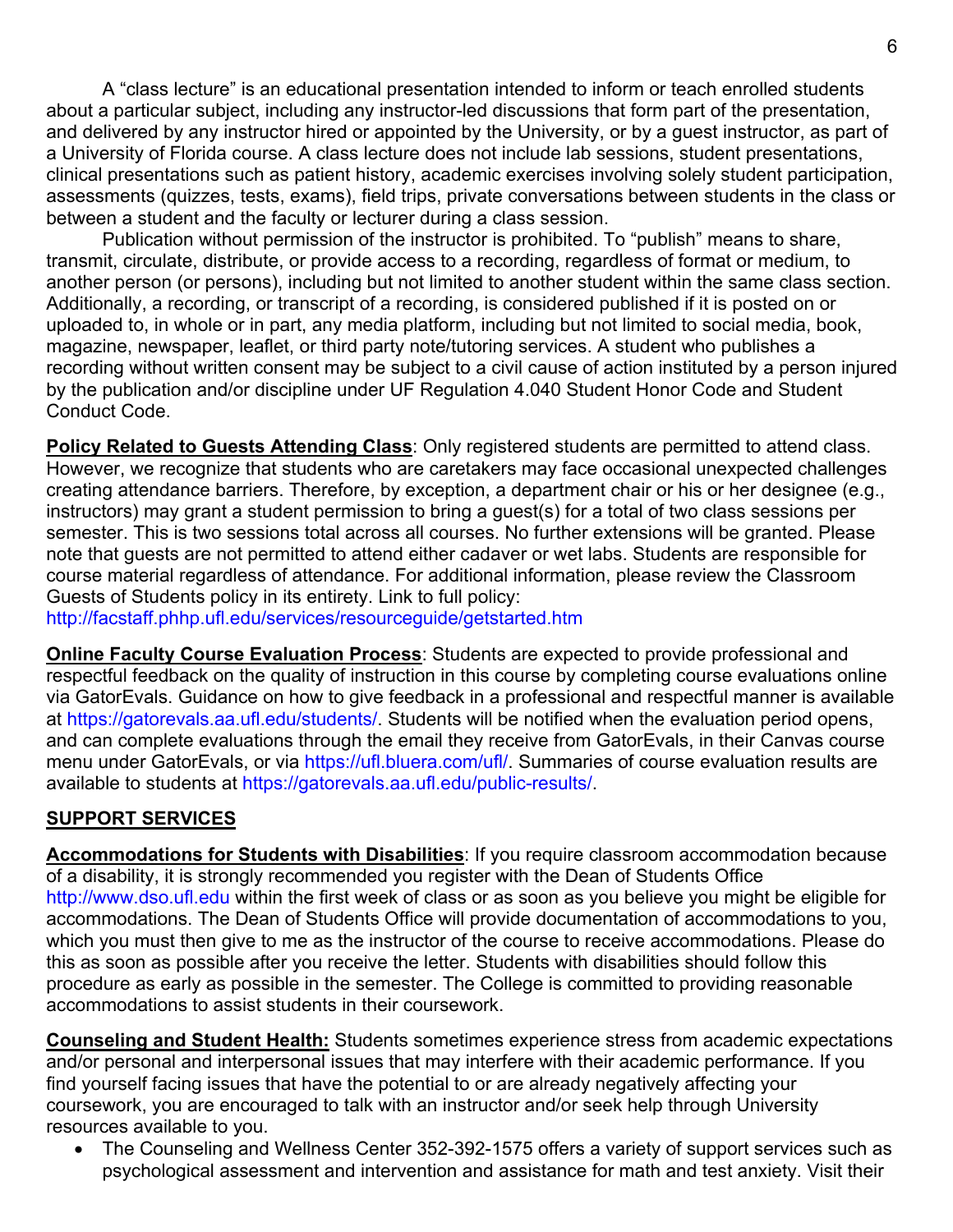web site for more information: http://www.counseling.ufl.edu. On line and in person assistance is available.

- U Matter We Care website: http://www.umatter.ufl.edu/. If you are feeling overwhelmed or stressed, you can reach out for help through the You Matter We Care website, which is staffed by Dean of Students and Counseling Center personnel.
- The Student Health Care Center at Shands is a satellite clinic of the main Student Health Care Center located on Fletcher Drive on campus. Student Health at Shands offers a variety of clinical services. The clinic is located on the second floor of the Dental Tower in the Health Science Center. For more information, contact the clinic at 392-0627 or check out the web site at: https://shcc.ufl.edu/
- Crisis intervention is always available 24/7 from: Alachua County Crisis Center: (352) 264-6789 http://www.alachuacounty.us/DEPTS/CSS/CRISISCENTER/Pages/CrisisCenter.aspx
- University Police Department: Visit UF Police Department website or call 352-392-1111 (or 9-1- 1 for emergencies).
- UF Health Shands Emergency Room / Trauma Center: For immediate medical care call 352- 733-0111 or go to the emergency room at 1515 SW Archer Road, Gainesville, FL 32608; Visit the UF Health Emergency Room and Trauma Center website.

Do not wait until you reach a crisis to come in and talk with Drs. Driscoll and/or Cascio. We have helped many students through stressful situations impacting their academic performance. You are not alone so do not be afraid to ask for assistance.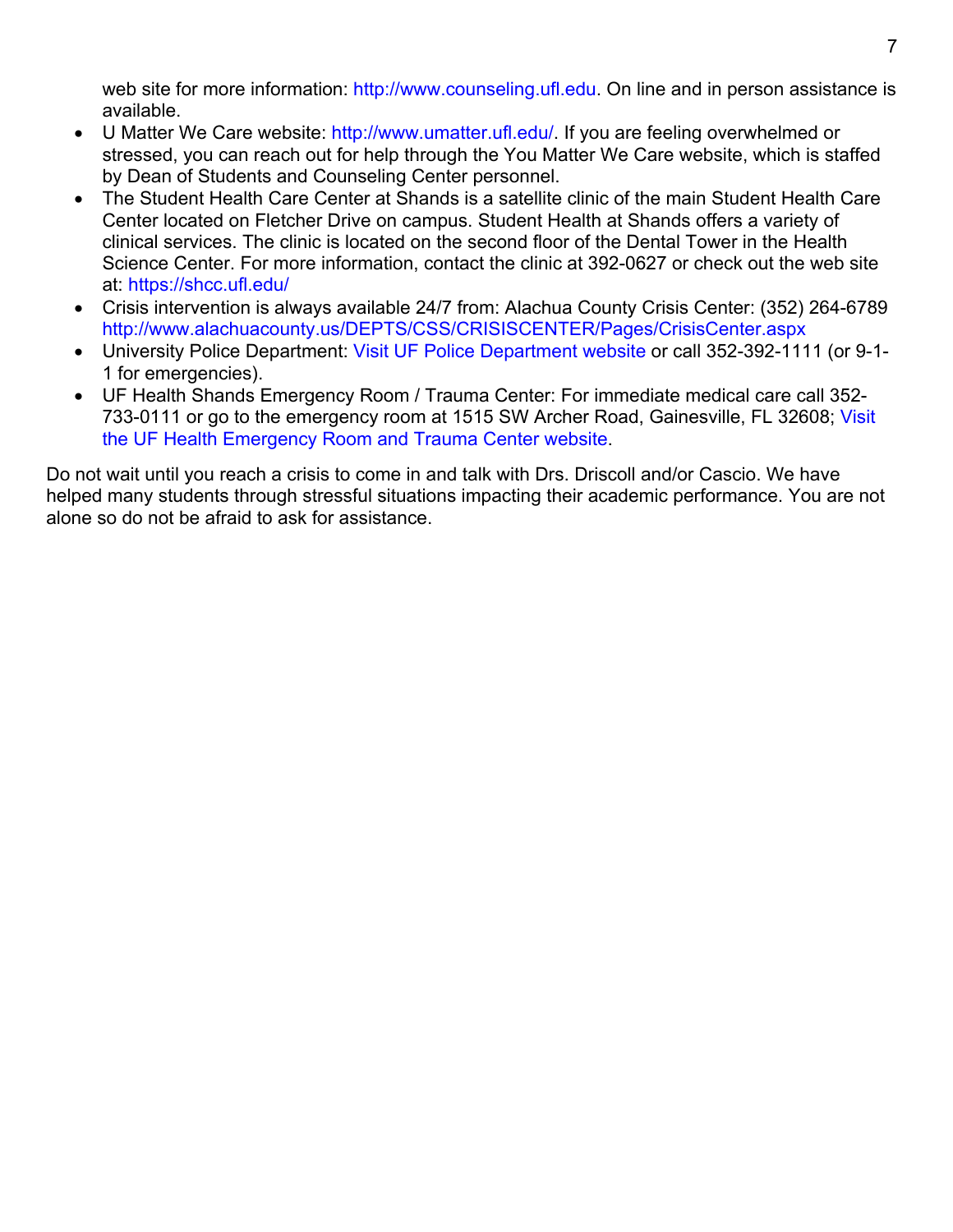|             | <b>Course Schedule</b> |                                                                                                                                                                           |                                                                                                                                                                                                                  |                                                                                                                                                                                                                   |                                      |  |  |  |  |  |
|-------------|------------------------|---------------------------------------------------------------------------------------------------------------------------------------------------------------------------|------------------------------------------------------------------------------------------------------------------------------------------------------------------------------------------------------------------|-------------------------------------------------------------------------------------------------------------------------------------------------------------------------------------------------------------------|--------------------------------------|--|--|--|--|--|
| <b>Date</b> | <b>Week</b>            | <b>Topic</b>                                                                                                                                                              | <b>Lab Content</b>                                                                                                                                                                                               | <b>Readings</b>                                                                                                                                                                                                   | <b>Outcome</b><br><b>Measurement</b> |  |  |  |  |  |
| 5/12        | 1.                     | Course Overview, Policies and<br>Procedures<br>LAB: Philosophy and Techniques<br>for Self-Teaching Test<br>Administration                                                 | Dementia Rating Scale-2 <sup>nd</sup> Edition<br>$(DRS-2)$                                                                                                                                                       | *** It is your responsibility to read<br>chapters 1-9 from Persons by<br>6/16/22.<br>***We will spend 5-10 minutes each<br>class review Tips from Ellis.<br>*** Readings for lab days will be<br>provided to you. |                                      |  |  |  |  |  |
| 5/19        | $\overline{2}$         | <b>LAB: Frontal Network/Executive</b><br>functions                                                                                                                        | <b>Conners' Continuous Performance</b><br>Test-3 <sup>rd</sup> Edition (CPT-3); Conners'<br>Auditory Test of Attention (CATA);<br>Wisconsin Card Sort Test (WCST);<br>Trail Making Test (Trails A & B;<br>DKEFS) | https://www.apa.org/pi/oema/resource<br>s/testing-assessment-monograph.pdf                                                                                                                                        | Test-out: DRS-<br>2                  |  |  |  |  |  |
| 5/26        | 3                      | Confidentiality & Releases;<br><b>Building Rapport &amp; Promoting</b><br>Engagement, Affirmation,<br>Reflections, & Summary<br>Statements (OARS)<br>LAB: Language Part I | Boston Naming Test-2 <sup>nd</sup> Edition (BNT-<br>2); Controlled Oral Word Association<br>Test & Animals (COWAT); DKEFS<br><b>Verbal Fluency</b>                                                               | https://onlinelibrary.wiley.com/doi/epdf<br>/10.1002/jclp.21829<br>https://rhntc.org/sites/default/files/reso<br>urces/2017-<br>10/fpntc oars model 2016.pdf<br>https://www.youtube.com/watch?v=W<br>ZJpx6KTVC8   | Test-out:<br>Attention/EF            |  |  |  |  |  |
| 6/2         | 4                      | Overview of DSM-5-TR &<br><b>Conducting Psychological</b><br>Evaluations, Semi-Structured<br><b>Interviews</b><br>LAB: Language Part II                                   | Comprehensive Test of Phonological<br>Processing- 2 <sup>nd</sup> Edition (CTOPP-2);<br><b>Clinical Evaluation of Language</b><br>Fundamentals-5 <sup>th</sup> Edition (CELF-5)                                  | <b>Cultural Formulation Interview;</b><br>https://multiculturalmentalhealth.ca/wp<br>content/uploads/2019/07/2013 DSM5<br>CFI.pdf                                                                                 | Test-out:<br>Language                |  |  |  |  |  |